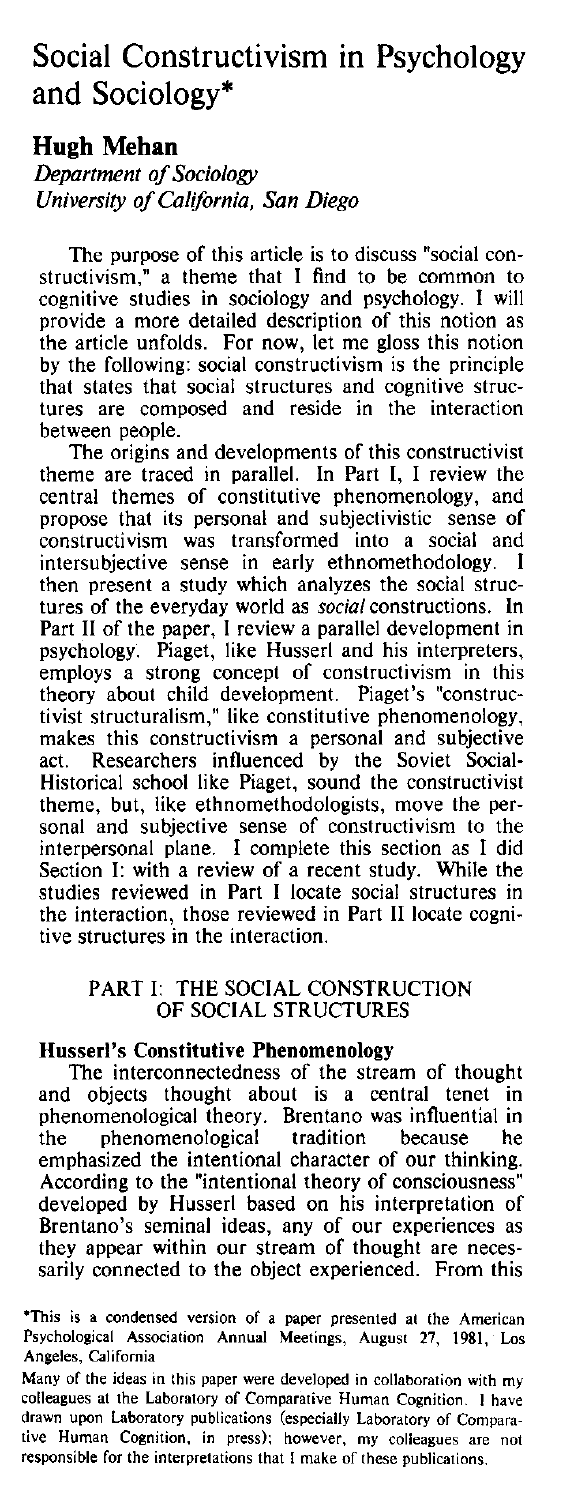point of view, there can be no such thing as "thought," "fear," "fantasy," and "remembrance" as such. Every thought is a thought *of,* every fear is a fear *of,* every remembrance is a remembrance *of* an object thought, feared remembered (Husserl, 1931, pp. 119-121; cf. Gurwitsch, 1964, 1966, p. 155; Schutz, 1962). Likewise, the object which presents itself to an individual perceiving it is not an object as such, a thing in itself. It is an object-as-it-appears through the particular act of intentional consciousness in question. The perceived object varies according to the standpoint, orientation, attitude, etc., of the perceiving subject, as for example, when an object is looked at from the front at one time, and from the back another time. Thus, there is no single determination of an object.

As a consequence of its commitment to an *intentional* theory, constitutive phenomenology stands in contrast to the two main conceptions of consciousness, which will be glossed here as "innatism" and "empiricism." Citing as evidence the fact that the physical conditions for constancy are perfectly lawful, innatist theorists have held that the perceptual constancies of shape, size, color, have an *a priori* status (e.g., are wired into the nervous system). Empiricism (e.g., the classical British school inaugurated by Locke, and brought to its completion by Hume) treats consciousness passively. Empiricist theories have held that the perceptual constancies of shape, color, size are presented as a mosaic of sensory data and images derived from these data. There is no internal connection whatever between all these facts; they merely coexist or succeed one another. Gestalt psychology (Koffka, 1935), a modern form of empiricism, takes the stand that the perceptual constancies are a feature of the visual world; they are a part of the objects of perception. From Husserl's point of view, objects are neither in the head nor in the world; they are constituted by intentional acts of consciousness. An intentional act is any act through which a person experiences an object, whether physical or ideal. Through intentional acts, the object itself is constituted. By this constitutive process, objects are clarified, meaning is established in context, and prior knowledge is mobilized· concerning specific objects in ongoing everyday life. This constitutive process is cumulative in that the cognitive results of repeated experience of the 'same object' are sedimented in the mind.

The constitutive position on perception does not imply that perceivers treat objects as incomplete or without properties. Rather, it states that perceivers constitute objects as complete by *prospective* means (letting unclear information pass with the expectation that later information will clarify matters), and *retrospective* means (filling in what is not actually perceived), and assigning meaning to previously unclear events. These constitutive acts make the world the stable, objective, constraining and permanent place we know it to be.

#### **The Jnteractional Transformation**

Although Husserl emphasized the experiential aspect of mind, and did not define intentional acts in psychical terms, the constitutive approach to phenomenology has proceeded in a decidedly mentalistic and subjectivistic direction. Schutz (1962, p. Ii), an important interpreter of Husserl, spoke of the everyday world as constituted by "mental processes" and "operational steps." Gurwitsch (1966, xvi), another student of Husserl, describes the world as constructed by "mental acts of consciousness." While emphasizing the dynamic and constructed nature of human life, these theorists, like Piaget (see below) make the acts of construction personal and subjectivistic ones. They place the locus of construction within the individual.

A significant contribution to the development of a theory that connects social and cognitive structures in interaction was the shift of the process of construction, detailed by the constitutive phenomenologists, from the personal to the interpersonal plane. This shift retained the dynamic, active constructionist theme developed by the constitutive phenomenologists, while at the same time, discarded their mentalistic and subjectivistic bias. A number of sociologists, notably Goffman (\959, 1961, 1963), Garfinkel (\952, 1963, 1967), Cicourel (\964, 1973) departed from previous ways of thinking about social order and social structure, and began to talk about the social world, its objects, facts, and events as composed of and assembled by "interactional activities." Sometimes called "members' methods," "scenic practices," or "interpretive procedures," these interactional activities are processes that are carried out among and between people, not in the privacy of one's head. Interactional practices or procedures are operations performed on the environment by people within social situations. Embodied in human actions between people, they are social activities, not mentalistic acts. In fact, to distinguish these social and intersubjective activities from their more psychological and subjectivistic counterparts, they have been referred to as "mutually constitutive" practices (Mehan and Wood, 1975).<sup>1</sup>

# **The Social Construction of a Social Fact: Educational Careers**

As part of his project to establish sociology as a scientific discipline independent from philosophy and psychology, Durkheim (1964) called for the study of "social structures" which were "objective" and "constraining" upon social actors. Recently, a number of

<sup>1</sup>The origins of the concept of "practice" in ethnomethodology are obscure, that is, not well documented. Although ethnomethodologists may not have done so. the concept can be traced to Marx. For Marx, practice (i.e., "praxis") was a course of action, guided by conscious reflection, and aimed at a political goal. The idea of goal directed activity, which embodies the connection between reflection and action, thinking and acting, certainly is a characteristic of the notion or "interactional practices," "members' methods," and "interpretive procedures."

From this point of view, to practice social life is, literally, to work at its construction, maintenance, and modification. The notion of practice can invoke images of rehearsal, as in the sense of preparation for a play. This preparatory sense is not the way practice is used in social constructivist theory. Practice constitutes social life; it is not a preparation for social life. So, too, practice is not a poor reflection of some more ideal state of affairs. It encompasses both people's ideas (including their interpretations, beliefs, theories), and people's application of those ideals in concrete situations of actual choice. The notion of "work," is intended to capture the mutually constitutive and fluid sense of interactional practices.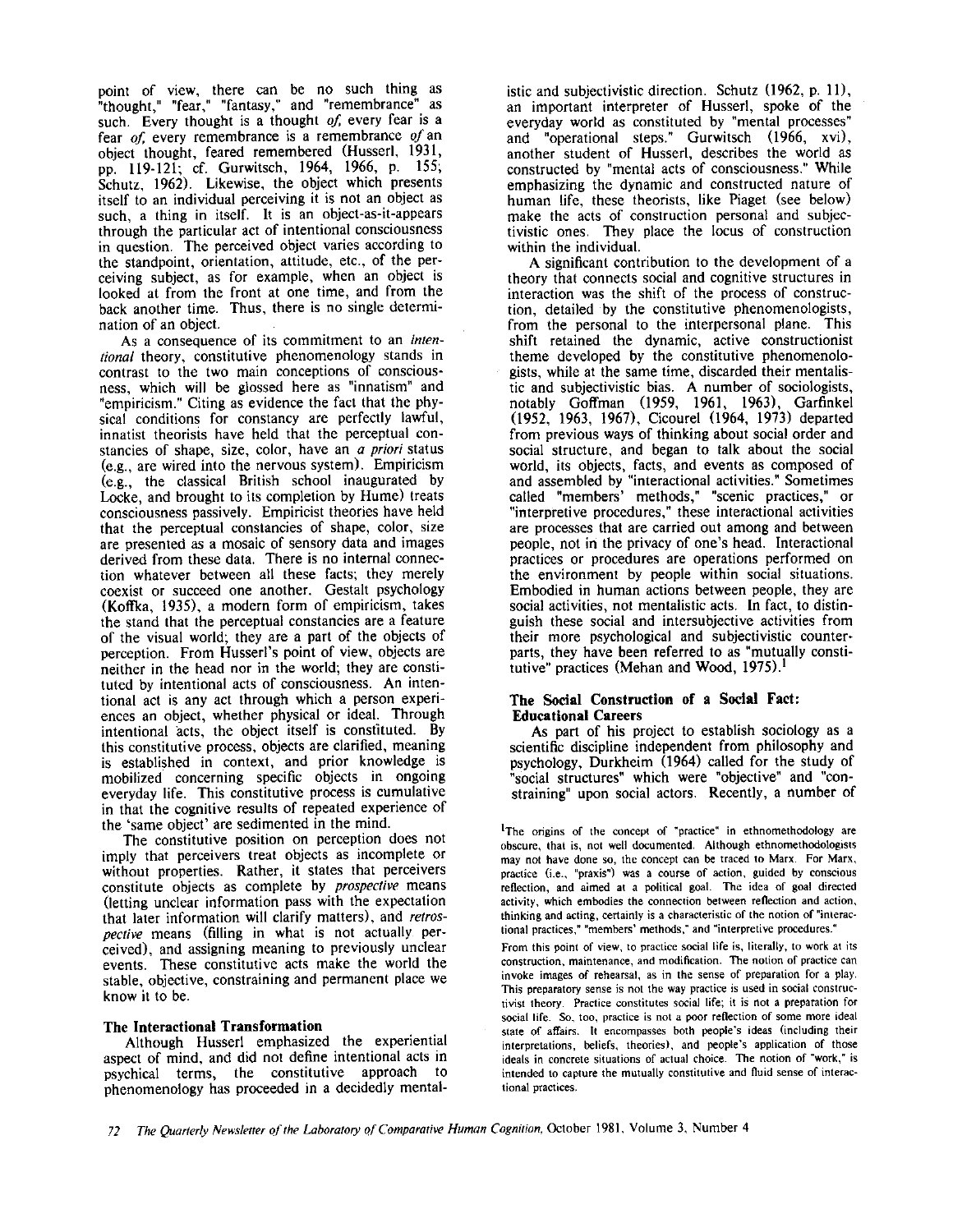studies have been conducted in everyday and institutional settings that treat Durkheim's objective and **constraining social structures as constituted by social**  structuring activities.<sup>2</sup> Erickson's (1975) and Erickson and Shultz's (1980) analysis of more than eighty counselling interviews between junior college counsellors and junior college students is one such study. The study is concerned with the social assembly of students' educational careers. They demonstrate how non-school aspects of social identity are introduced **into the negotiations that occur in school interactions.**  Their analysis of the synchrony (or lack of it) between counsellor and student during interviews reveals the counsellor and student actively constructing the next step on the student's educational career path.

**More general academic information about course**  grades and degree requirements, interact with more personal information that emerges during the course of the interview, and produce differences in counsel**ling treatments, and hence, students' careers. The establishment of "particularistic co-membership"**  (Erickson, 1975; Erickson and Shultz, 1980) was especially important in this regard. These researchers found that participants "leaked" information about similarities in backgrounds and interests during the course of a counselling interview. Those students who had established a high degree of co-membership were more likely to receive positive counselling, rule bending and extra help.

Moving this analysis from a consideration of input and output factors, Erickson and Shultz (1980) report that when behaviors of the counsellor and student **were synchronized the interaction was smoother, and**  the counselling more positive. In discovering that smooth interactional synchrony occurred most often between counsellors and students who had established a high degree of particularistic co-membership, Erickson and Shultz are uncovering an aspect of the machinery that contributes to the assembly of successful counselling sessions and by implication, students' careers; importantly, this is an "interactional" **machinery, not a simple transmission or conveyor**  belt.

#### PART II: THE SOCIAL CONSTRUCTION OF COGNITIVE STRUCTURES

The studies just reviewed illustrate the claim that the objectivity and factuality of social structure is composed of the interaction between people. These studies bring social structures out of the world and **into the interaction.** 

Although the intellectual origins (in terms of fore-

fathers credited and cited) are, for the most part, **different, a similar movement can be documented**  concerning psychological phenomena. Processes that had been treated as private and internal to the individual, are being moved out of the head and into the **interaction. That is, there is a constructivist theory in**  psychology, and it has gone through similar transfor**mations as did the constructivist position in sociology: from a private or personal to a social sense of construction.** 

# **Piaget's Constructivist Structuralism**

**This personal or private sense of constructivism is particularly prevalent in Piaget's theory of cognitive**  development. Piaget depicts the development of thinking as progressing through a fixed sequence of **stages, from sensori-motor, through pre-operational,**  concrete operational, to formal operational thinking (Inhelder and Piaget, 1958). Each stage is characterized in terms of a small set of related principles. These principles are organized sequentially in that some are precursors to others. That is, the child begins with a few simple sensory motor schemes and constructs increasingly rich intellectual principles from them. These principles are also organized synchronically in that related principles emerge at roughly the same age.

Piaget spent his early years working in biology, and **biological metaphors predominate his way of discussing the operations or principles that characterize each**  stage of development. Cognitive development is "growth," a particular aspect of general organic adapta**tion to the environment. This adaptation is a**  dynamic, indeed, a dialectical process between the hereditary characteristics of the organism and the **structures of the environment. That is, neither hereditary characteristics nor environmental structures**  taken alone are sufficient to explain cognitive develop**ment. Instead, cognition is a self regulating system**  that seeks to maintain equilibrium with the environment by constructing stable representations of the **variability present in the environment. There is an overall organization to cognitive processing. This**  organization is developed by a process of constant **interaction between accommodation to the world and assimilation of experience to existing cognitive structures.** 

Newman, Riel, and Martin (1981, p. 49) explain Piaget's analogy between the biological ingestion of food and the cognitive development of ideas this way:

**In digestion, the organism assimilates food, which undergoes transformations in the process of being accommodated to the existing structure of the organism. Biological growth requires the ingestion of nutrients, the definition or value of which is established by the organism's capacity to process them. These nutrients or "aliments," then become a part of the system, redefining its ability to process further nutrients.** 

**Intellectual growth, for Piaget, operates in a similar fashion. the child, in activity, assimilates new experiences, accommodating mental structures to enable assimilation to be completed. The child can only take in or assimilate those experiences that are defined as relevant by the current state of the processing organization. Once ingested, these experiences form part of the mental organization which allow for the intake or assimilation of new experiences.** 

<sup>&</sup>lt;sup>2</sup>Piaget (1970b, p. 22) has a critique of Durkheim that parallels the eth**nomethodological one:** 

**In an entirely different field, Durkheim's sociology proceeded in a similar manner by seeing in the social whole a new totality emerging on a higher scale from the assembly of individuals and reacting upon them by imposing on them a variety of 'constraints'.** It is **interesting to note that this school, whose twofold merit was to emphasize with particular vigor the specificity of sociology as distinct from psychology and to supply an impressive body of specialized work, likewise died a natural death for the lack of a relational structuralism which might have supplied some laws of composition or construction instead referring unremittingly to a totality conceived as ready-made.**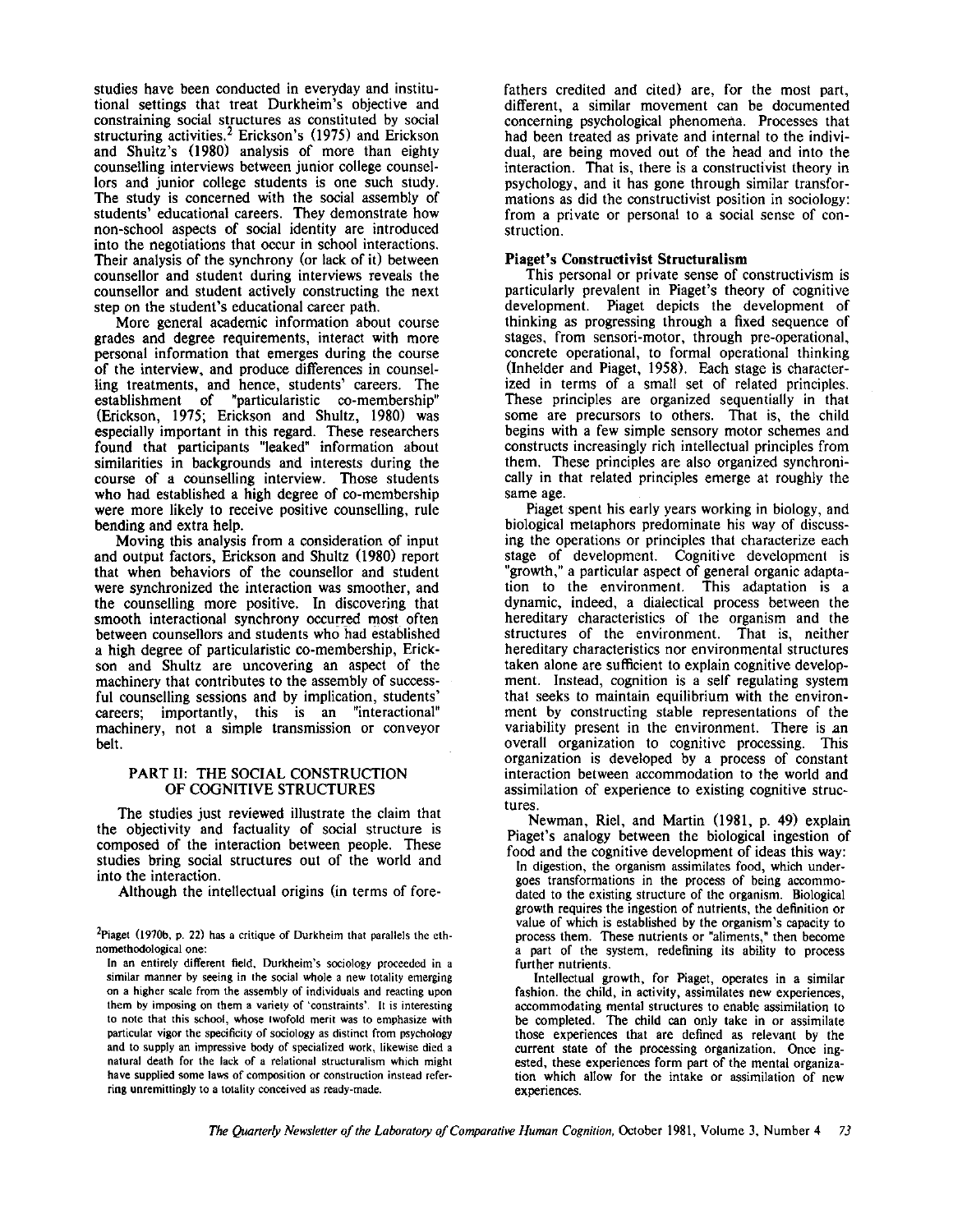The child's physical manipulation of objects plays a fundamental part in Piaget's theory about the gradual coordination of his experiences with the world and his construction of reality. Therefore, I will use Piaget's description of the object concept to show the parallel between constructivism in psychology and sociology.

In important ways, Piaget can be seen to be describing the developmental process associated with the adult conception of objects described by constitutive phenomenologists. A common research strategy for Piaget is to start with adult knowledge and conceptions, and ask about their origins, their genesis. In the case of physical objects, the adult conception that he starts with is almostly exactly that of the Gestalt psychologists and constitutive phenomenologists. That is, objects have substance, are permanent, have constant dimensions, shape, color, and size. They are "out there," independent of our will and doing. But, Piaget's investigations of the child's early years suggested that the child does not conceive and perceive things as adults do. Therefore, he says, "it is necessary to explain how the idea of an object (object concept) is *built up'* (Piaget, 1954, p. 3, emphasis added). While it is conceivable that the object concept is already formed in the nervous system, Piaget says the child's gropings and displacements during his first associations with objects seems to argue against this position. So, too, the object concept could be the consequence of purely empirical associations. Piaget argues against this position by citing the sequence of stages through which the child's thinking progresses in the development of the object concept. The idea of an object is "built up" through successive interactions with the world. At first, the child's world is composed of pictures that can be recognized, but have no substantial permanence or spatial organization. Next, a beginning of permanence is conferred on things by movements like grasping, but a systematic search for missing objects is still absent from the child's repertoire. Then, the child applies known means to new situations, searches for objects that have disappeared. However, he still has no regard for displacements. Between the ages of 12 and 18 months, the object is constituted to the extent that it is a permanent, individual substance, and inserted in a group of displacements. Still, the child does not take changes of position into account. Finally, between the 16th and 18th month of life, the child develops an image of absent objects and their displacements. This final act brings the child's conception in line with adult conceptions.

Thus, Piaget's theory, like that of Husserl and Gurwitsch, is radically opposed to both empiricist and innatist theories:

Child psychology teaches us that development is a real constructive process, over and above innatism and empiricism, and that it is a construction of structure and not an added accumulation of isolated acquisitions (Piaget, 1970a, p. 42).

Because Piaget emphasized the internal organization of knowledge, his theory opposes empiricist theories that regard learning as the bit-by-bit accumulation of data, and that treat the child's thought as a carbon copy of adult models (Piaget, 1970a, p. 13-20). Because Piaget emphasized the progressive reinvention of organization, his theory also opposes geneticist theories of cognition that treat the basic cognitive processes such as causal and logical inference, memory, representation of space and time, and the structure of language as innate:

Whereas the explanation of wholes by atomistic methods leads to a geneticism without structures and the theory of emergent wholes leads to a structuralism without genesis . the central problem of structuralism in the biological and human sciences is that of reconciling structure and genesis since every structure involves a genesis and every genesis must be conceived as the (strictly formative) transition of an initial structure to a final structure (Piaget, 1970b, p. 24).

Piaget, like Husserl and Gurwitsch, is presenting a "third position" to counter innatism and empiricism. His third position is "constructivist structuralism" (Piaget, 1970a, 1970b). Applied to object perception, this means that the object concept is the result of "constitutive processes" (Piaget 1954, p. **86).** In general, this means that the "intellectual principles" or "operations" that are associated with adult life are a consequence of:

a real construction, proceeding by stages, at each of which the results obtaining at the preceding stage must be first reconstructed before the process can be broadened and the construction resumed (Piaget, 1970a, p. 43).

Piaget's theory is like Husserl's in another way. Both discuss the construction of objects, yet emphasize the personal sense of this genesis. The acts of construction are personal and subjective; the locus of construction is within the individual.

There are psychological theories which retain the dynamic sense of construction found within Piaget's theory, yet move this construction to a social, i.e., interpersonal plane. A well developed formulation is to be found in the Soviet social historical school, the topic of the next section.

#### **The Contextualist Transformation**

*The Relationship Between Society and the Individual.*  The socio-historical approach includes several proposals for how culturally organized, social interaction practices influence the psychological development of the child. These proposals were made by Vygotsky and his followers in the process of developing a Marxist psychology (El'Konin, 1972; Leont'ev, 1978; Luria, 1976; Vygotsky, 1978; Zaporozhets, 1980). A fundamental tenet of this approach was that human cognitive functioning emerges out of social interaction.3 Thus Vygotsky (1978, p. 57) wrote:

... any function in children's cultural development appears twice, or on two planes. First it appears on the social plane and then on the psychological plane. First it appears between people as an interpsychological category and then within the individual child as an intrapsychological category. This is equally true with regard to voluntary attention, logical memory, the formation of concepts and the development of volition.

 $3A$  complementary view of the relation between mind and society is found in American Pragmatism, particularly Mead (1934, 1959). American Pragmatism and the Soviet socio-historical approach both place society prior to the individual; individuality emerges from sociality, not sociality from individuality. A way in which Vygotsky and his colleagues *differ* from Mead and his followers is that Vygotsky also specified some of the processes that make the transition from social to individual functioning possible.

Unfortunately, a further exposition of the parallels between these two seemingly disparate schools of thought is beyond the scope of this article.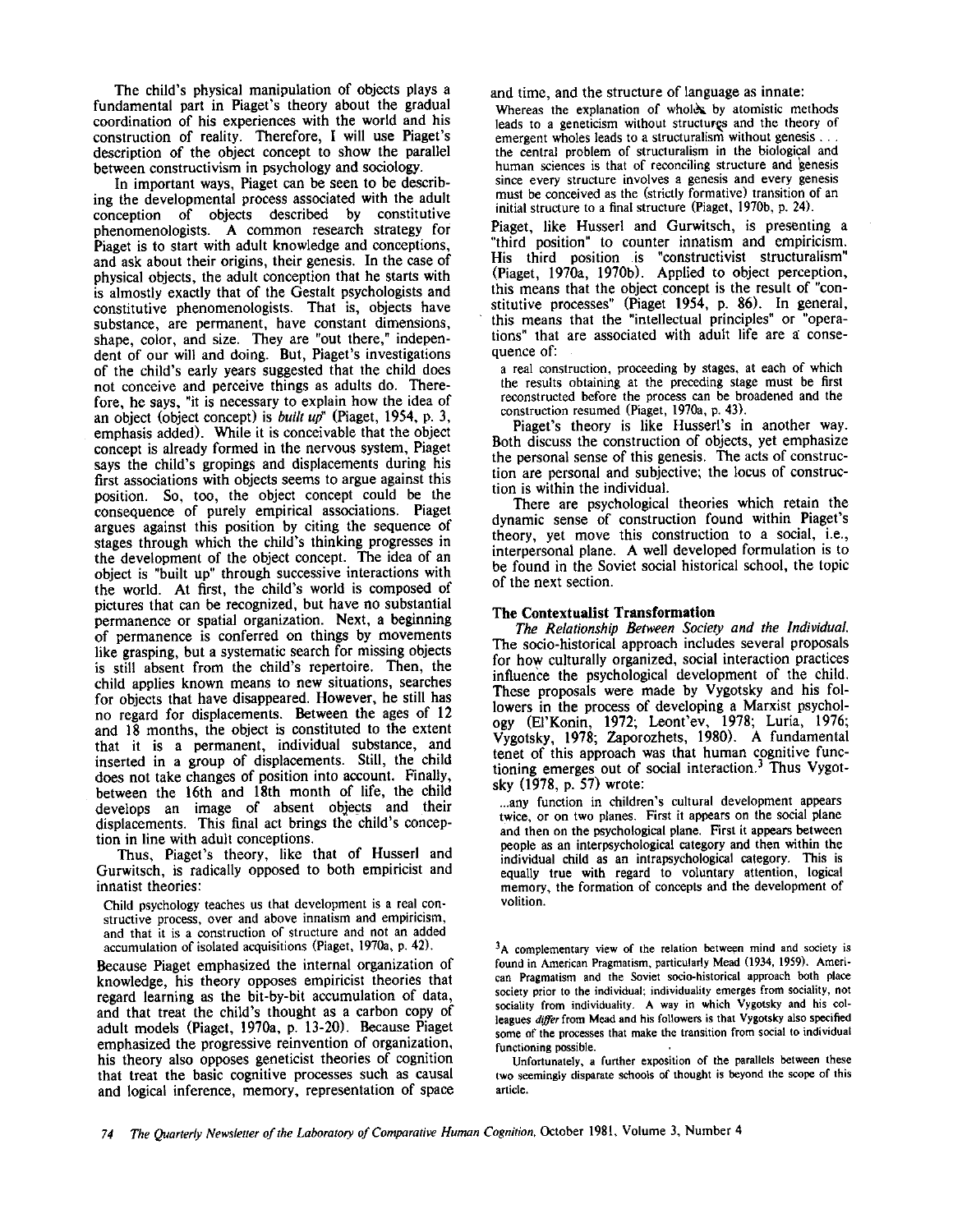Vygotsky referred to the contexts organizing the social-to-psychological transformation of thinking as "zones of proximal development." Vygotsky defined this zone as the difference between a child's "actual development level as determined by independent problem solving" and the level of "potential development as determined through problem solving under adult guidance or in collaboration with more capable peers" (Vygotsky, 1978, p. 86). He demonstrated the usefulness of the notion of the zone of proximal development when dealing with the issues involved in assessing mental ability, especially instruction. In this connection he argued that children can benefit from interaction with more experienced members of their culture only if the level of interaction falls within a certain range specified by the zone of proximal development.

Instruction is good only when it proceeds ahead of development, when it awakens. and rouses to life those functions which are in the process of maturing or in the zone of proximal development. It is in this way that instruction plays an extremely important role in development (1956, p. 278).

In short, the socio-historical approach proposes a strong relationship between culture and cognition, the social interactional processes that constitute activity in a culture and the psychological processes of its members. This connection is achieved because an individual's psychological functioning develops through the internalization of culturally organized interactional processes. Second, in the zone of proximal development, members of a culture (children and adults), produce the relationship between social and individual functioning. It is here that the social becomes individual and the individual becomes social.

*The Transition from the Social to the Individual.* In addition to a statement about the relationship of culture and cognition, Vygotsky and his colleagues also specified some of the cultural practices that make the transition from social to individual functioning possible.

Because they emphasize the definitional power of social processes, Soviet psychologists have generally refused to accept a neat distinction between logico-mathematical cognition which emerges from the child's interaction with physical objects and "social cognition" which emerges from the child's interaction with people. Rather, they have systematically argued that virtually all aspects of the child's experience are culturally delimited and organized. The mutual embedding of objects and people in the child's environment is summarized by El'konin (1972, p. 237-38):

The system "child-thing" is in reality the system "child-social object." Socially evolved modes of action with these are not given immediately as physical properties of the objects. We do not find inscribed on the object where and how it originated, how we may operate it, how we can reproduce it. Therefore, the object cannot be mastered through adaptation, through a mere "accommodation" to its physical properties. In this process the physical properties of an object serve merely as referents for the child's orientation in his actions with that object.

That is, an object is defined primarily in terms of its role in cultural modes of activity rather than in terms of its "raw" physical properties. Even when children are engaged in seemingly nonsocial activity with objects, they are actually dealing with objects which are defined in a particular way by the culture into which the child is being integrated.

You will recall from above that Piaget draws an analogy between biological growth -- the process by which the organism assimilates food which in turn undergoes transformations in the process of being accommodated to the existing structure of the organism -- and intellectual growth -- the process by which the child assimilates new experiences which become accommodated to mental structures that in turn allow for the intake of new intellectual experiences. Newman, Riel, and Martin (1981, p. 49-50) extend the digestion analogy further, and thereby illustrate the differences between Piagetian and Vygotskian approaches to constructivism.

The biological-nourishment system and the intellectualexperiences system are not determined solely by children's personal and individual efforts. Piaget treats food as if it were a natural object, encountered in nature in its "raw" form. In fact, the range of such natural foods in human history is small, and the range of humankind's habitat would be very much reduced if food as a socially structured object was not the rule rather than the exception. Parents carefully plan are not the only forces operating in the system that assures that the nutritional needs of infants are attended to. The fact that a great deal of what we eat has been processed, prepared and is available at the market prior to any preparation that is done in the home shows how far into the culture the process of assimilation extends. What the child accommodates to is far from being a natural object.

Just as parents carefully prepare the food that children are to take in, so, too, parents (and others in the child's environment), prepare and constrain the type of intellectual experiences to which the child will be exposed. Just as children are not left to their own devices, parents do not operate in isolation when organizing the intellectual environments of their children. By analogy to the prepared baby food processing devices available to parents, the social distribution of social knowledge in any society provides normative guides for the preparation and distribution of "baby experiences" that will lead to the intellectual growth valued by the culture. It is in these ways and by these cultural practices that all reality can be said to be a social reality. Encounters with physical reality are both socially constructed and culturally constrained.

This conception of objects has led Soviet investigators to examine how a child discovers the socially appropriate use of objects such as toys and elementary tools such as spoons. They do not deny that such objects can be analyzed in other ways (e.g., in terms of their role in a physical system studied in science), but they argue that these other ways of analyzing objects (which usually come somewhat later in ontogenesis) are also culturally organized (e.g., by current scientific theories). Objects are *socially defined objects* and therefore serve as a point of contact between culture and intelligence.

#### **Displays of intelligent behavior.**

How intelligence is displayed by children in a variety of contexts has been the topic of a group of researchers at the Laboratory of Comparative Human Cognition (Cole et al, 1978; Hood et al, 1980; Cole and Traupmann, 1980; Gearhart and Newman, 1980). This group of researchers has conducted an extensive study of children's displays of intelligence in classrooms, out of school, and at home. In one such study, Hood et al (1980) reported on some of the activities of "Adam," who had been tested, diagnosed and labelled as having a specific learning disability, in an "IQ Bee." The "IQ Bee"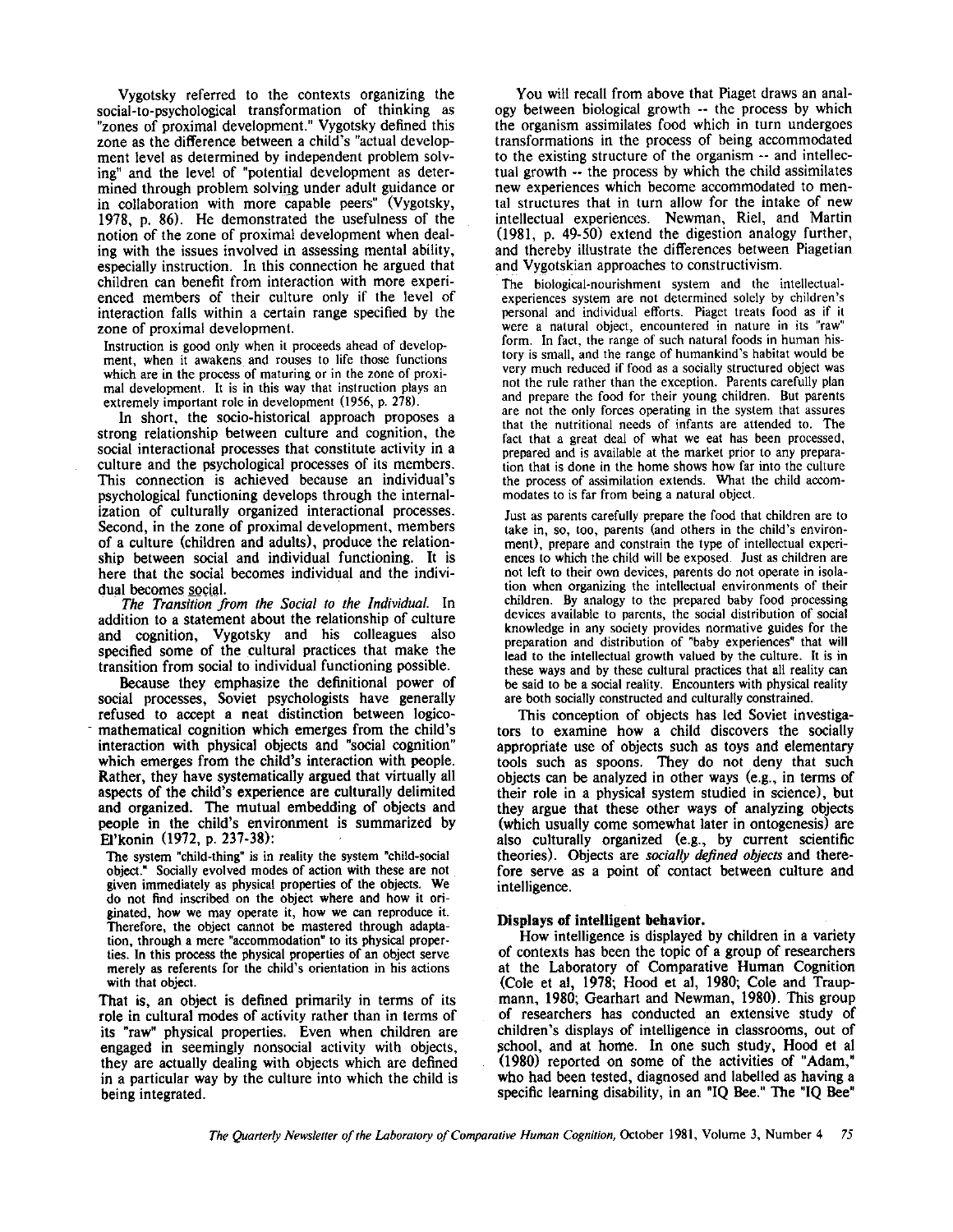was an activity in which the WISC-R was administered as a competition among children. Since questions on this test were graduated, the first items were simple for 10 year olds, while the last items were difficult. Adam's response to the increasing difficulty of the questions was noticeably different from the others on the team. As the questioning proceeded, he got more and more tense and upset, raising his hand less enthusiastically, sunk lower and lower into his chair, speaking in a whisper, if at all. He missed a number of questions that others could answer. In short, his "disability" was manifested on a number of occasions during the IQ Bee. He got one particular question right, but the club leader had given him an easier question than the series dictated; thus, even his success was a failure. Everyone, including Adam, was aware of the special treatment he got.

But this disability was not simply the outward appearance of an underlying trait, nor the simple application of a label to the child by an evaluator, nor the product of the meritocracy's sorting device. Hood and her colleagues point out that both his performance and non-performance in the bee can be understood in terms of the "particular configuration of supports" that were given to him at different times." (Hood, et al., 1980). That is, Adam, his peers, and club leader are all contributing to the construction of Adam's ability and disabil-

Adam, in effect, is working on two tasks at once; the management of his identity, and the management of the intellectual task put before him. His "identity work" is particularly relevant and important on those occasions when he does not get needed support from others. By disengaging from the interaction, including coming close to tears, Adam manages for others to root for him, and arranges for simpler questions and the like. Hood et al. report more of Adam's "work," (which is similar to the "passing and management work" described by Goffman, 1961; Edgerton, 1967; Garfinkel, 1967) in Adam's intellectual performances in other situations. When there were few social resources available to help his intellectual performance, as on an individualized IQ test, he works to put these supports back, by chatting with the tester, stalling for time, making jokes -- apparently trying to elicit cues.

Thus, the Laboratory of Comparative Human Cognition line of research is recommending a psychology of person-environment relations as an alternative to the prevailing theory of isolated individuals. In this formulation, both ability and disability must be understood in terms of the social environments in which they occur. Intelligence is a dynamic, mutually constitutive and reflexive relation between individual and environment (which includes others), and may change from environment to environment; that is, intelligence, like other cognitive processes, is a "context bound" activity (Laboratory of Comparative Human Cognition, 1981, in press).

This "contextualist approach" as Harris and Heelas (1979) call it, modifies the constructivist position of Piaget in important ways. Primarily, it challenges the isomorphism between competence and performance. Rather than assuming a general sense of competence, the contextualist approach makes competence context specific; cognitive principles constructed in one domain are not easily transferred across contexts. The corollary

of this assumption has important practical consequences for the measure of intelligent behavior in institutionalized settings like schools: instead of inferring the presence of or lack of general competence on the basis of performance in one or even several situations, the contextualist approach recommends a more limited inference. People can be expected to perform well (and poorly) in some situations but not all situations. This situational variability in performance is the expected norm, not the deviation from it predicted by theories such as Piaget's which posit a "permeability of contexts" (Harris and Heelas, 1979).

#### **Conclusions**

Taken together, the studies reviewed in this paper suggest a convergence between sociology and psychology on the issue of interaction. Activities, those presumed to be subjective and individual on the one hand, and those presumed to be objective and societal on the other, are collaboratively constructed in social environments. Furthermore, these studies of cognitive and social processes recommend that further descriptions must be made in terms of mutually constitutive and reflexive relations between individuals and events, language, cognition, and context.

These studies also suggest a convergence between Soviet and Western social science. Ideas in the U.S. and the Soviet Union seem to have developed in parallel, with little cross-referencing. Nevertheless, common roots can be traced. Marx, especially the "early" Marx, with his discussion of praxis (practice) seems to be a common influence on constructivist theory in Soviet and Western social science.

# **References**

- Cicourel, A.V. *Method and measurement in Sociology.* New York: The Free Press. 1964.
- Cicourel, A.V. *Cognitive Sociology: Language-and meaning in social interaction.* London: Penguin, 1973.
- Cole, M., Hood, L., & McDermott, R.P. *Ecological niche picking: Ecological invalidity as an axiom of experimental cognitive psychology.* Unpublished manuscript, University of California, San Diego and The Rockefeller University, 1978.
- Cole, M., & Traupmann, K. Comparative cognitive research from a learning disabled child. *Minnesota Symposium on Child Delle/opment.* Minneapolis: University of Minnesota Press, 1980.
- Durkheim, E. *The rules of sociological method.* New York: The Free Press, 1964.
- Edgerton, R.B. *The cloak of competence.* Berkeley: The University of California Press, 1967.
- El'konin, D.B. Toward the problem of stages in the mental development of the child. *Soviet Psychology,* 1972, *JO, 225- 251.*
- Erickson, F. Gatekeeping and the melting pot: Interaction in counselling encounters. *Harvard Educational Review,* 1975, *45,* 44-70.
- Erickson, F., & Shultz, J.J. *Talking to the man: Social and cultural organization of communication in counselling interviews.*  New York: Academic Press, 1980.
- Garfinkel, H. *The perception of the other.* Unpublished dissertation, Harvard University, 1952.
- Garfinkel, H. A conception of and experiments with "Trust" as a condition of concerted stable actions. In O.J. Harvey (Ed.),
- *Motivation and social. New York: Ronald Press, 1963.*<br>Garfinkel, H. *Studies in ethnomethodology*. New York: Studies in ethnomethodology. Prentice-Hall, 1967.